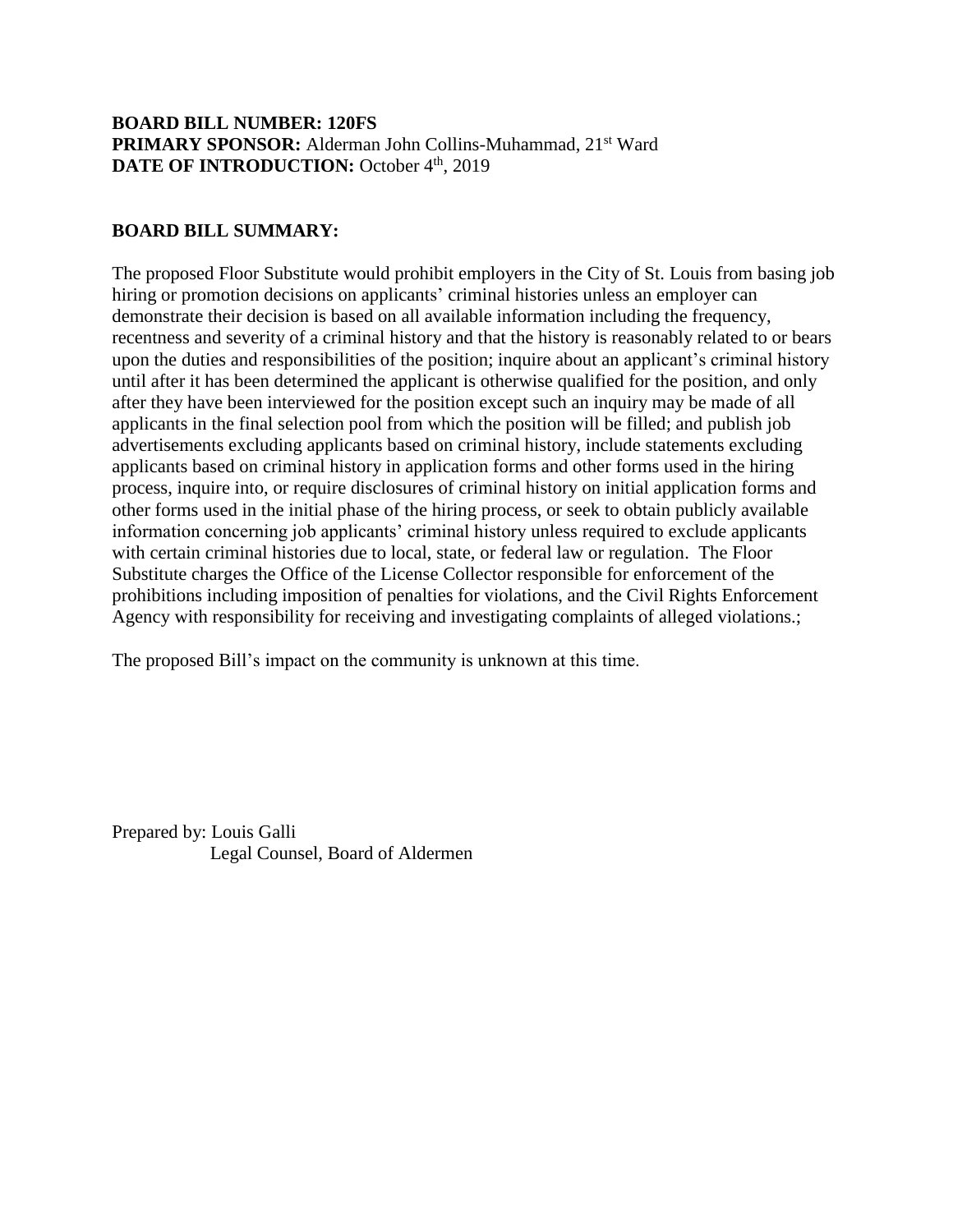# BOARD BILL NO. 120FS INTRODUCED BY: ALDERMAN COLLINS-MUHAMMAD, ALDERWOMAN DAVIS, ALDERWOMAN INGRASSIA, ALDERWOMAN CLARK-HUBBARD

An ordinance prohibiting employers in the City of St. Louis from basing job hiring or  $\mathbf{1}$ promotion decisions on applicants' criminal history, and inquiring about applicants' criminal  $\overline{2}$ history until after it has been determined an applicant is otherwise qualified for the position 3 unless the employer can demonstrate their decision is based on all available information  $\overline{4}$ 5 including consideration of the frequency, recentness and severity of the criminal history and that history is reasonably related to or bears upon the duties and responsibilities of the 6 position, or the applicant is a part of the final pool of candidates from which the job position 7 will be filled and all of the applicants in the pool are asked; publish job advertisements 8 excluding applicants based on criminal history, include statements excluding applicants based 9 on criminal history in application forms and other forms used in the hiring process, inquire 10 into or require disclosures of criminal history on initial application forms and other forms 11 used in the initial phase of the hiring process, or seek to obtain publicly available information 12 concerning applicants' criminal histories unless required to exclude applicants with certain 13 criminal histories due to local, state, or federal law or regulation; and containing a penalty 14 15 clause, severability clause, and effective date.

16

WHEREAS, previous involvement with the criminal justice system often creates a 17 significant barrier to employment in that applicants with criminal histories are less likely to be 18 considered for an available job when that information is included on an initial job application; 19 20 and

Page 1 of 6 Board Bill Number #120FS Collins-Muhammad October 4, 2019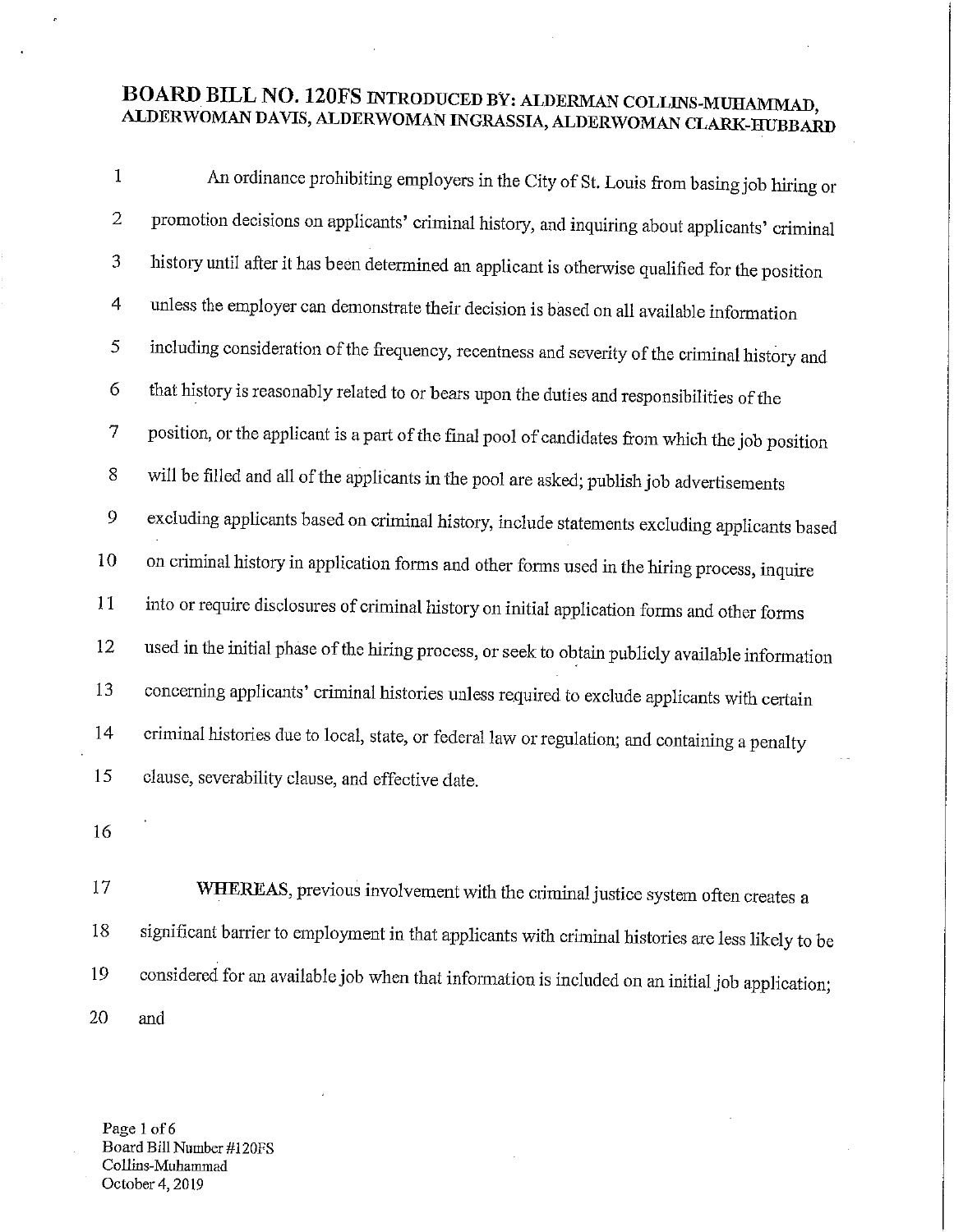| $\mathbf{1}$   | WHEREAS, revealing a criminal history on an initial job application often results in            |
|----------------|-------------------------------------------------------------------------------------------------|
| $\overline{2}$ | an applicant's elimination from consideration; and                                              |
| 3              | WHEREAS, children and families suffer when people with criminal histories are                   |
| 4              | unable to work or work at jobs that are below their potential given their education and skills; |
| 5              | and                                                                                             |
| 6              | WHEREAS, people with criminal histories who experience unemployment or                          |
| $\tau$         | underemployment struggle to provide for their families and are more likely to depend on         |
| 8              | public assistance; and                                                                          |
| $\mathcal{Q}$  | WHEREAS, children are less likely to receive financial support in the form of child-            |
| 10             | support when a parent has a criminal history; and                                               |
| 11             | WHEREAS, removing job barriers for people with criminal histories helps the                     |
| 12             | economy grow. Military veterans who have experienced the criminal justice system often face     |
| 13             | additional hurdles in rejoining the workforce; and                                              |
| 14             | WHEREAS, providing employment opportunities for people with criminal histories                  |
| 15             | makes our communities safer because when people with criminal histories are gainfully           |
| 16             | employed, they are significantly less likely to reoffend; and Society expects adults who can    |
| 17             | work to seek and maintain employment, so it is vital that residents of the City of St. Louis    |
| 18             | with criminal histories have a chance to rejoin the workforce and become fully contributing     |
| 19             | members of their communities.                                                                   |
| 20             |                                                                                                 |
| 21             |                                                                                                 |

 $\ddot{\phantom{1}}$ 

÷.

 $\ddot{\phantom{a}}$ 

Page 2 of 6<br>Board Bill Number #120FS<br>Collins-Muhammad October 4, 2019

 $\bar{z}$ 

 $\sim 10^{-1}$ 

 $\omega = \omega_0$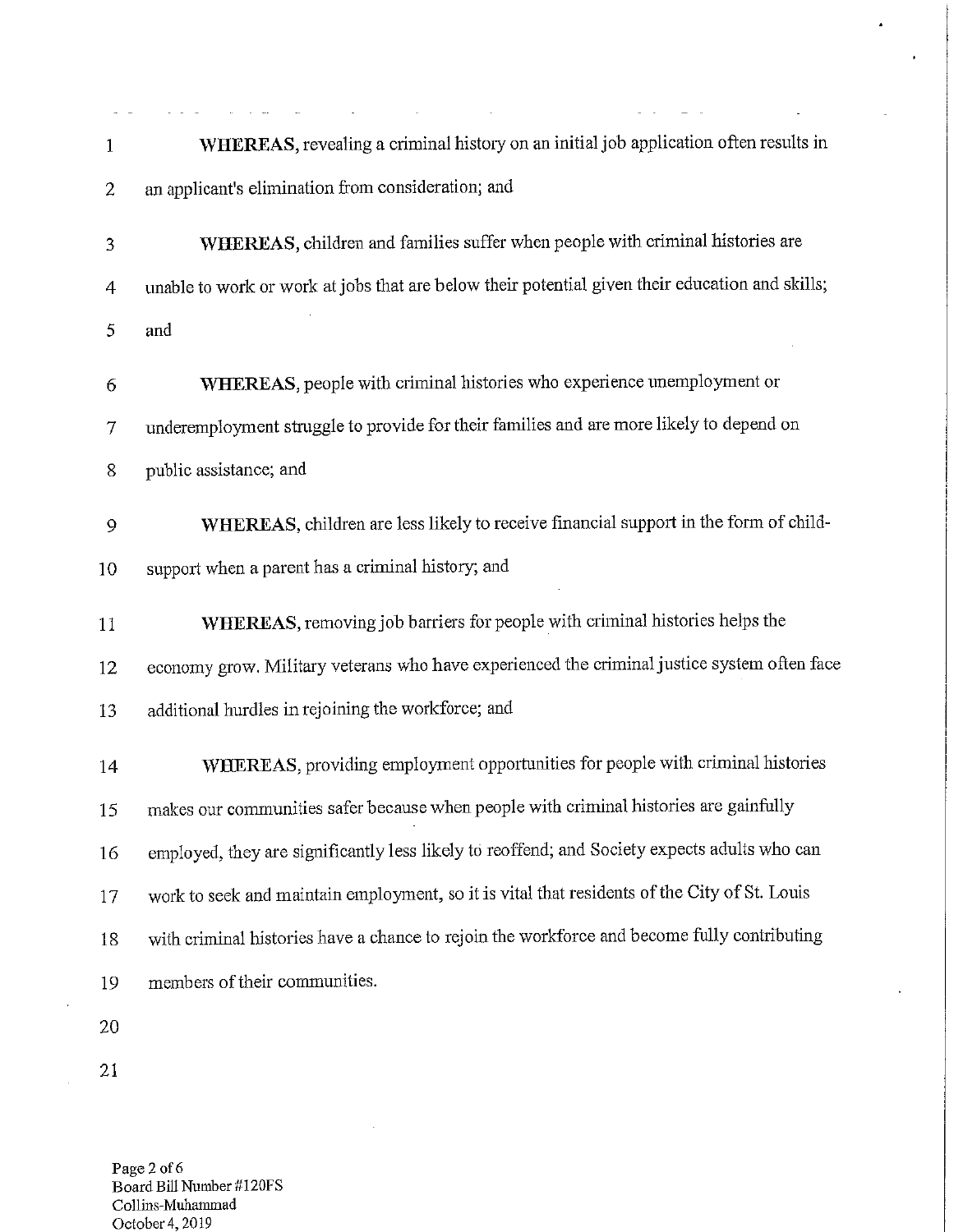#### $\mathbf{1}$ BE IT ORDAINED BY THE CITY OF ST. LOUIS AS FOLLOWS:

#### $\overline{2}$ SECTION ONE. Prohibited Practices.

A. It shall be prohibited for employers located in the City of St. Louis with ten or more 3  $\overline{4}$ employees to:

- 1. Base a hiring or promotional decision on a job applicant's criminal history or sentence 5 related thereto, unless the employer can demonstrate that the employment-related 6 decision is based on all information available including the frequency, recentness and 7 severity of the criminal history and the history is reasonably related to or bears upon 8 9 the duties and responsibilities of the job position; and
- 2. Inquire about a job applicant's criminal history until after it has been determined that 10 11 the applicant is otherwise qualified for the job position, and only after the applicant has been interviewed for position except that such an inquiry may be made of all job 12 applicants who are in the final selection pool from which the position will be filled. 13
- 14 3. Publish job advertisements excluding applicants on the basis of criminal history, regardless of whether such advertisements are in hardcopy or electronic format; and 15 4. Include statements excluding applicants on the basis of criminal history in job 16 17 application forms and other employer generated forms used in the hiring process,
- 18 regardless of the whether such forms are hardcopy or electronic format.
- 19 5. Inquire into, or require applicants to make disclosures regarding their criminal history 20 on initial job application forms and other employer generated forms used in the initial phase of the hiring process, whether such forms are in hardcopy or electronic format. 21

Page 3 of 6 Board Bill Number #120FS Collins-Muhammad October 4, 2019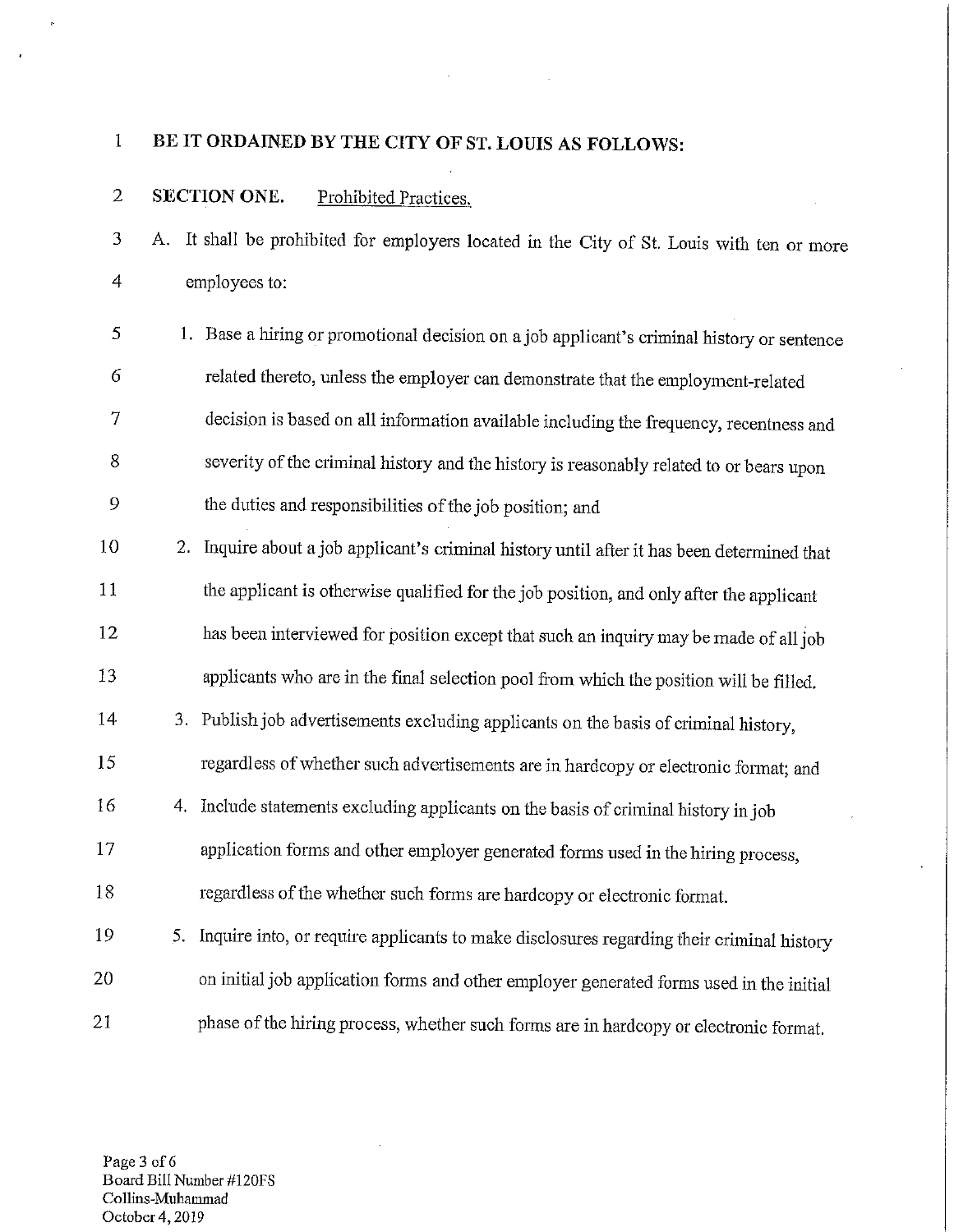| 6. Seek to obtain publicly available information concerning job applicants' criminal           |  |  |
|------------------------------------------------------------------------------------------------|--|--|
| history.                                                                                       |  |  |
| The prohibitions contained in Subsection A, paragraphs 3, 4, 5 and 6 of this Section<br>В.     |  |  |
| One shall not apply to job positions where federal or state laws and regulations, City         |  |  |
| ordinance prohibits employers from employing individuals with certain criminal histories.      |  |  |
|                                                                                                |  |  |
| Implementation & Enforcement.<br>SECTION TWO.                                                  |  |  |
| Individuals aggrieved by a violation of this Ordinance may submit complaints to the<br>А.      |  |  |
| Civil Rights Enforcement Agency, who shall investigate such complaints and recommend           |  |  |
| those complaints to have been determined with merit to the Office of the License Collector for |  |  |
| employer compliance.                                                                           |  |  |
|                                                                                                |  |  |
| <b>SECTION THREE.</b> Penalties.                                                               |  |  |
| Employers violating this Ordinance shall be subject to the following penalties:<br>А.          |  |  |
| 1. For the first violation an employer shall receive a warning issued by the Office of the     |  |  |
| License Collector, or order requiring that they come into compliance with the                  |  |  |
| provisions of this Ordinance within thirty days.                                               |  |  |
| 2. For the second violation an employer shall receive an order issued by the Office of the     |  |  |
| License Collector requiring that they come into compliance with the provisions of this         |  |  |
| Ordinance within thirty days and a civil penalty as determined by the License                  |  |  |
|                                                                                                |  |  |

 $\overline{a}$ 

 $\ddot{\phantom{a}}$ 

 $\ddot{\phantom{a}}$ 

Page 4 of 6<br>Board Bill Number #120FS<br>Collins-Muhammad<br>October 4, 2019

 $\overline{\phantom{a}}$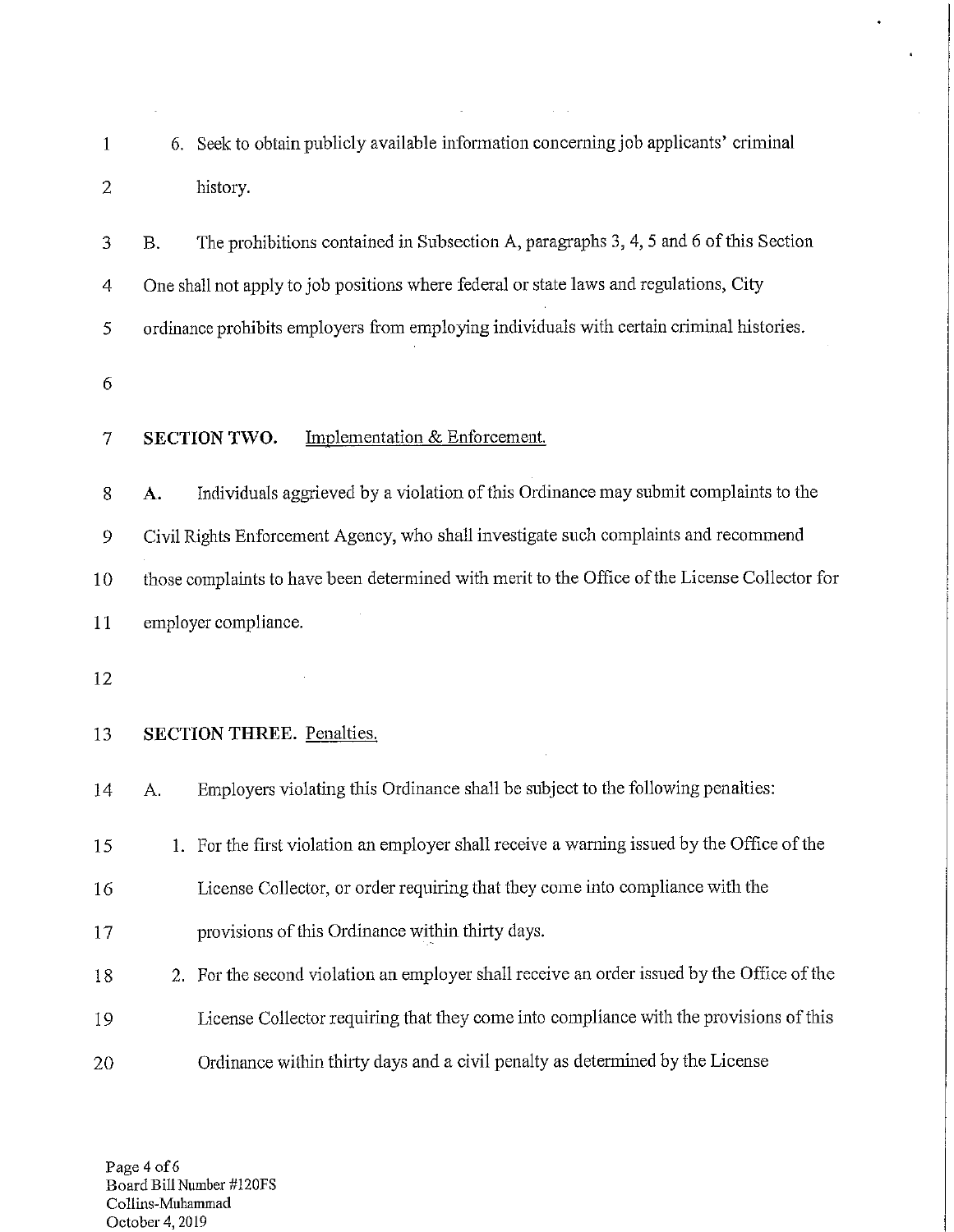| $\mathbf{1}$     |                                                                                                | Collector, that should not exceed the maximum amount permitted under the revised                   |  |
|------------------|------------------------------------------------------------------------------------------------|----------------------------------------------------------------------------------------------------|--|
| $\overline{2}$   |                                                                                                | code and ordiances of the City of St. Louis.                                                       |  |
| 3                |                                                                                                | 3. For the third violation an employer shall be subject to potential revocation of their           |  |
| $\overline{4}$   |                                                                                                | business operating license as deemed appropriate by the Office of the License                      |  |
| 5                |                                                                                                | Collector.                                                                                         |  |
| 6                | <b>B.</b>                                                                                      | The Office of the License Collector in coordination with the Director of the Civil                 |  |
| $\boldsymbol{7}$ |                                                                                                | Rights Enforcement Agency, and the Chair of the Committee on Legislation shall adopt rules         |  |
| 8                |                                                                                                | and policy procedures for imposing the penalties and shall present said rules and policy           |  |
| $\boldsymbol{9}$ |                                                                                                | procedures to the Legislation Committee of the Board of Aldermen.                                  |  |
| 10               |                                                                                                |                                                                                                    |  |
| 11               |                                                                                                | <b>SECTION FOUR.</b><br>Severability Clause.                                                       |  |
| 12               |                                                                                                | The provisions of this Ordinance shall be severable. In the event that any provision of            |  |
| 13               |                                                                                                | this ordinance is found by a court of competent jurisdiction to be unconstitutional, the remaining |  |
| 14               |                                                                                                | provisions of this Ordinance are valid unless the court finds the valid provisions of this         |  |
| 15               | ordinance are so essentially and inseparably connected with, and so dependent upon, the void   |                                                                                                    |  |
| 16               | provision that it cannot be presumed that the Board of Aldermen would have enacted the valid   |                                                                                                    |  |
| 17               | provisions without the void ones or unless the Court finds that the valid provisions, standing |                                                                                                    |  |
| 18               |                                                                                                | alone, are incomplete and incapable of being executed in accordance with the legislative intent.   |  |
| 19               |                                                                                                |                                                                                                    |  |

### SECTION FIVE. Effective Date. 20

 $\bar{\mathcal{A}}$ 

Page 5 of 6<br>Board Bill Number #120FS Collins-Muhammad October 4, 2019

 $\ddot{\phantom{a}}$ 

 $\delta$